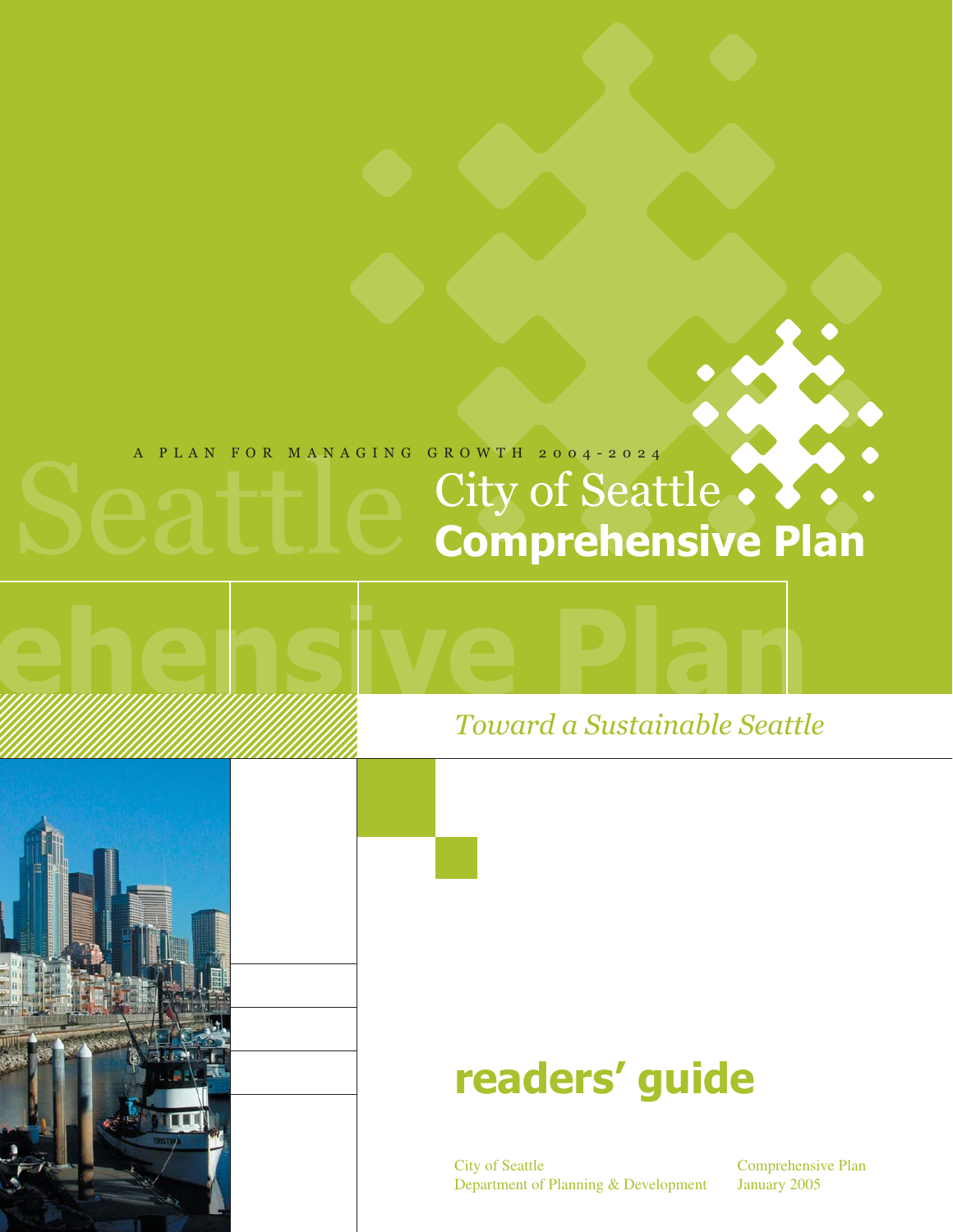# City of Seattle • **Comprehensive Plan**

2

The City of Seattle's Comprehensive Plan, Toward a Sustainable Seattle, is a collection of City-adopted goals and policies about how the City will accommodate growth over the next 20 years. In general, the goals define a future outcome that the City is aiming for, and the policies provide guidance for more specific decisions that will be made over time. The City first adopted the Plan in 1994. It has been updated in major and minor ways in subsequent years.

The original adoption of the Plan followed extensive involvement by citizens from throughout Seattle who helped identify both values that guide the Plan and ways the City could improve the urban environment, while planning for growth. The thoughtful participation by the public inspired the identification of four core values that underlie the Plan: community, economic opportunity, social equity and environmental stewardship.

This Readers' Guide provides an overview of the purpose, contents and results of the Plan.





#### **State Requirement for Comprehensive Planning**

Washington's Growth Management Act (GMA) requires most counties and cities in the state to prepare comprehensive plans that show how they will manage the population growth the state has projected for each county.

Seattle and the Puget Sound region have seen a large amount of population growth since the late 1970's and are expected to continue growing. Without plans that direct that growth, land and other resources in the region could be quickly consumed or damaged by the levels of growth that are expected here. The state legislature enacted the GMA in order to redirect more of the expected future growth into already developed areas and to get cities and counties to think in more coordinated ways about how to handle this growth.

The GMA defines a set of goals for managing growth and lays out the basic contents of comprehensive plans. The GMA goals include:

- reducing urban sprawl
- encouraging future development to occur in urbanized areas where public facilities and services already exist
- maintaining transportation, housing and open space opportunities
- protecting property rights
- protecting the natural environment

The GMA requires each plan to include chapters, or "elements," on land use, transportation, housing, capital facilities and utilities that show where future population growth will occur and the types of infrastructure the city will need to provide to serve that growth.

readers' guide readers' guide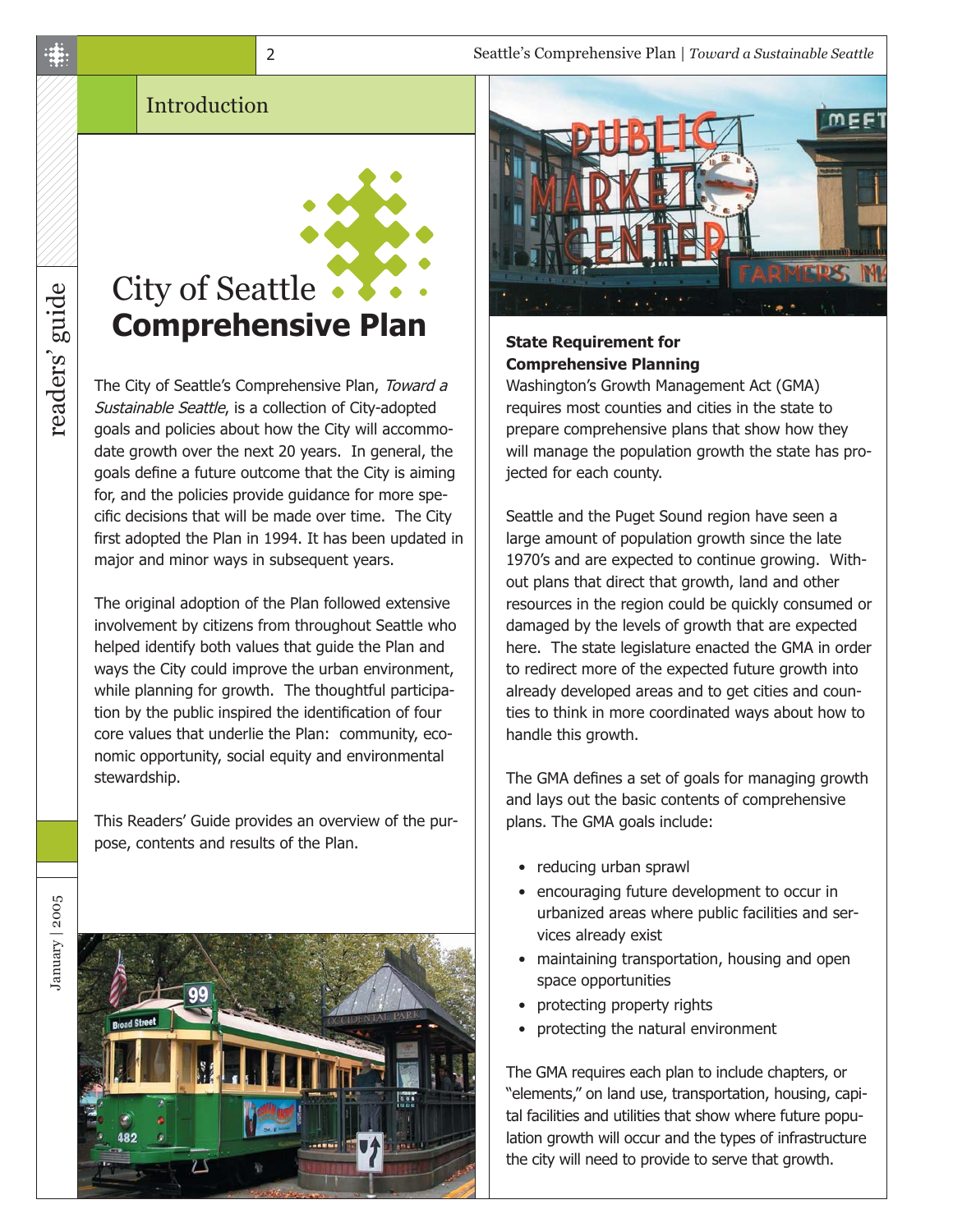The GMA also says that all actions of a jurisdiction, including capital investments, must conform to the provisions of the Comprehensive Plan. State agencies are also required to respect local comprehensive plans. These provisions significantly increased the authority of local land use plans.

#### **Planning in the Region**

Even before the GMA was adopted, the Puget Sound Regional Council had developed a strategy for addressing growth in the four-county region, including King, Pierce, Snohomish and Kitsap counties, through a document called Vision 2020. The overall approach that Vision describes is to concentrate growth in a number of growth centers across the region and to connect those centers with high capacity transit.

At the county level, the GMA required that each county define an urban growth boundary and directed where the population growth that the state had forecast for the county should go.

In King County, the county and cities cooperated to develop Countywide Planning Policies, which established an urban growth boundary; allocated growth targets to all the jurisdictions in the county; and provided policy guidance for all the cities' comprehensive plans, including a strategy to direct large portions of the county's expected growth to a number of designated urban centers.

| <b>Growth Targets for King County: 2004-2024</b> |                       |                 |  |
|--------------------------------------------------|-----------------------|-----------------|--|
| <b>Location</b>                                  | <b>New Households</b> | <b>New Jobs</b> |  |
| Seattle                                          | 47,000                | 84,000          |  |
| 32 Suburban Cities                               | 76,000                | 167,000         |  |
| 6 Rural Cities                                   | 5,000                 | 5,000           |  |
| Unincorporated King Co.                          | 12,000                | 7,000           |  |

#### **Seattle's Plan**

Seattle's Comprehensive Plan promotes a development pattern called the urban village strategy.

The urban village strategy is the approach of directing most new household and employment growth into places the Plan designates as either urban centers or urban villages. The strategy tries to meet several goals:

- accommodating the City's growth targets
- revitalizing existing neighborhood business districts
- making efficient use of past and future infrastructure investments
- minimizing impacts on singlefamily neighborhoods
- reducing dependence on automobiles

The Plan contains growth targets for each urban center and urban village to help guide City and neighborhood planning efforts.

By locating housing, jobs and stores near each other, new growth can create more opportunities for people to shop for daily necessities without using a car. With higher concentrations of residents and employees, the City and transit providers can choose locations for new facilities that will reach greater numbers of customers and riders.

The Plan designates six urban centers: Downtown, First Hill/Capitol Hill, South Lake Union, Uptown, University District and Northgate. These are places that meet the Countywide Planning Policies' criteria as urban centers, including the potential for high levels of job and housing growth. Together these centers are expected to take about 60 percent of the city's residential growth and 75 percent of the job growth over the next 20 years.

The Plan also designates two types of urban villages. Hub urban villages are places that are expected to take shares of both job and housing growth, but at lower densities than expected in the urban centers. There are six hub urban villages, and they include some of the larger neighborhood business districts, such as Ballard, Fremont and West Seattle Junction.

readers' guide

readers' guide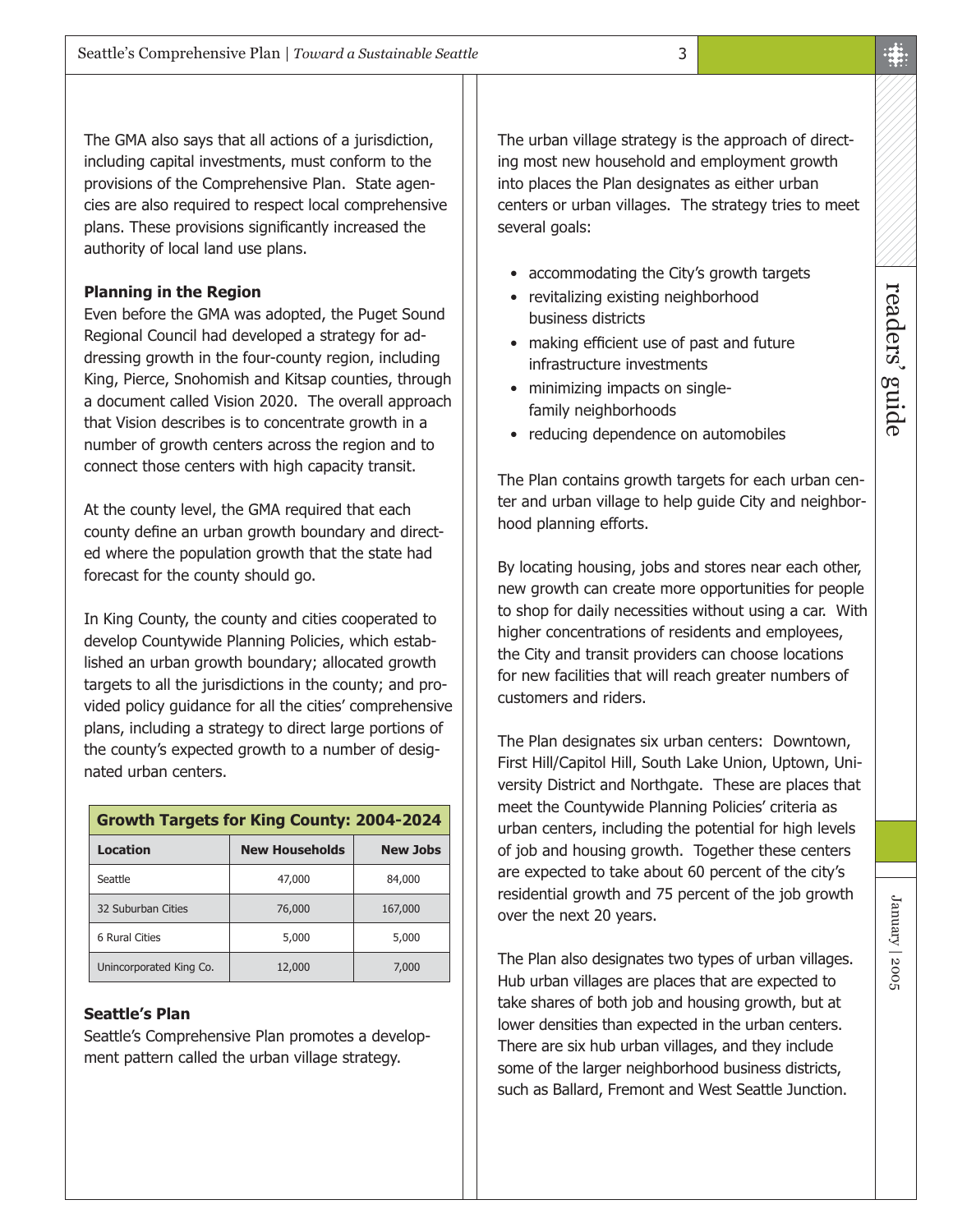Seattle's Comprehensive Plan | *Toward a Sustainable Seattle*



4

Residential urban villages are centered around smaller business districts that are expected to experience primarily residential growth, although they all have capacity for some commercial growth. There are 18 residential urban villages, including places like Rainier Beach, Columbia City, Admiral, Upper Queen Anne and Wallingford.

The Plan also designates two manufacturing/industrial centers in the Duwamish and Interbay areas. These are places where residential uses are not permitted and where the City encourages the growth of employment.

| <b>Growth Targets for Seattle: 2004-2024</b> |                       |                 |  |
|----------------------------------------------|-----------------------|-----------------|--|
| <b>Type of Location</b>                      | <b>New Households</b> | <b>New Jobs</b> |  |
| <b>Urban Centers</b>                         | 27,450                | 61,120          |  |
| Urban Villages                               | 11,880                | 4,450           |  |
| Manufacturing/<br><b>Industrial Centers</b>  | O                     | 11,900          |  |
| Outside Villages/<br>Centers                 | 7,670                 |                 |  |
| Citywide Total                               | 47,000                | 84,000          |  |

Seattle's Plan includes all of the elements required by GMA, plus others that cover:

- economic development
- urban villages

January | 2005

January | 2005

- neighborhood planning
- cultural resources
- human development
- environment

Seattle's Plan also incorporates the principle of sustainabilty. This is the idea that Seattle will accommodate growth in ways that allow it to continue growing, while improving the quality of life and the city's natural environment for future generations.



 $\ddot{\ddot{\textbf{x}}}$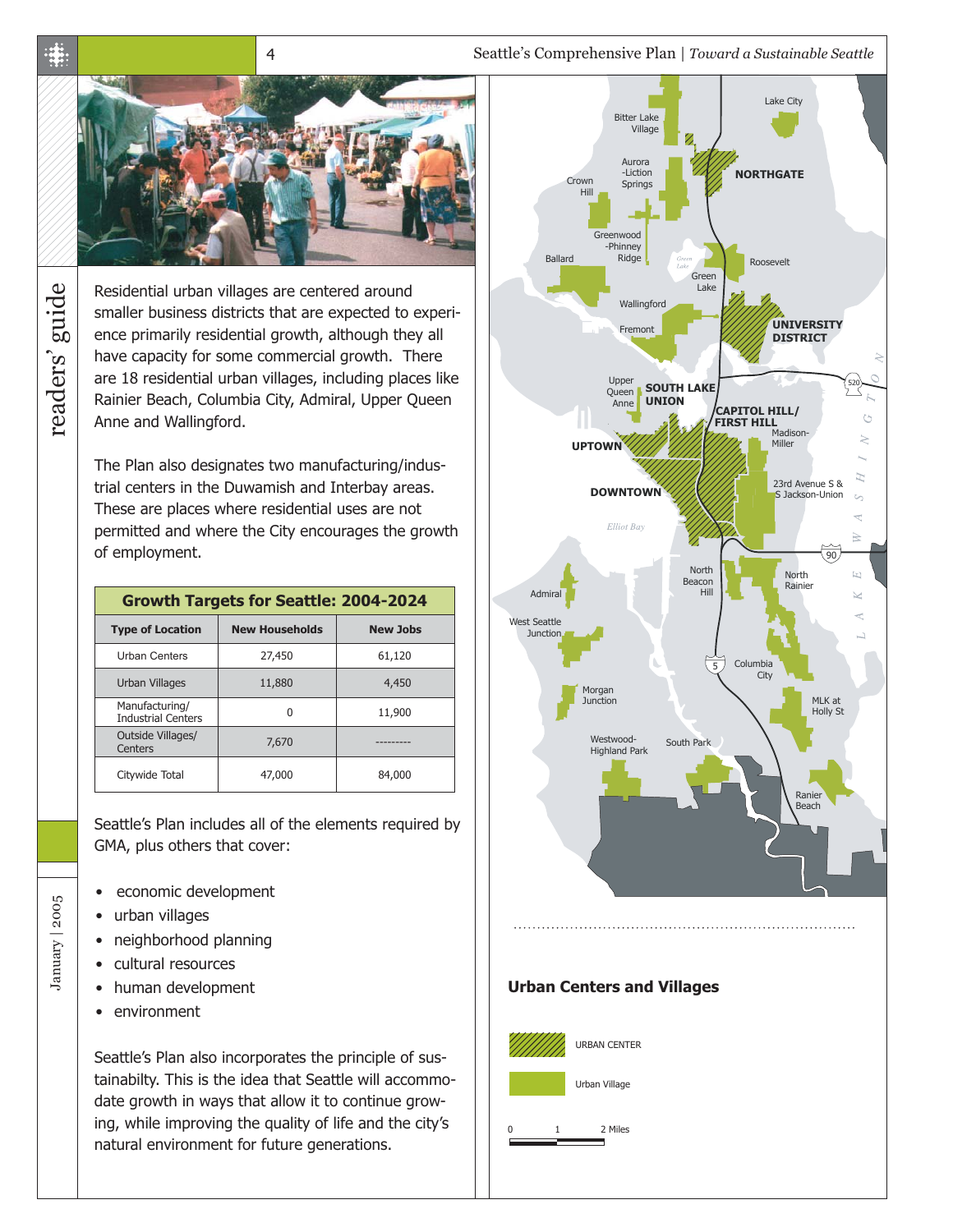### Comprehensive Plan Elements

**Urban Village Element.** Seattle's Comprehensive Plan is unique in having an element addressing urban villages. This element shows the importance the urban village strategy plays in the City's plan for managing growth. It contains policies that define the different types of urban villages, urban centers and manufacturing/industrial centers. The appendix to this element displays the 20-year growth targets for each center and village.

**Land Use Element.** The Growth Management Act requires that all comprehensive plans include a land use element. Policies guiding the City's zoning and development regulations can be found here. This includes general descriptions of the five major zoning categories – single family, multifamily, commercial, industrial and downtown  $-$  as well as the rationale behind development regulations, such as height and density limits, parking and setback requirements. Zoning and development regulations are important tools for implementing the urban village strategy because they help to direct and control where and what type of development can occur.

The element is divided into three major sections: one deals with policies that affect all areas of the city; a second describes the unique rules for each of the five zoning categories; and the third addresses special areas, such as shorelines, environmentally critical areas and major institutions. Detailed regulations that are used in reviewing individual development projects can be found in the City's Land Use Code.

The Plan's Land Use Appendix includes data summarizing current land use, population and employment characteristics.

The Future Land Use Map shows the general locations where certain categories of use are expected to occur – single family, multifamily, mixed-use, industrial, major institution and downtown.

**Transportation.** Part of Seattle's growth strategy is to encourage people to use cars less than they do today. One way to do that is through the urban village strategy's goal of concentrating most new housing, jobs and services near one another in small areas, so that more trips can be made by walking, biking or transit. Another way is to support new public transit options. The element sets goals for the percent of future trips in each urban center that will be made in some way other than a single-occupant car. This element contains policies that set the stage for street design standards that will match future street improvements to the types of uses and neighborhoods the street is serving. This is also where the reader will find the City's arterial level-of-service standards (sometimes called the "concurrency" standard), a GMA requirement for defining acceptable performance of the transportation system.

More detailed lists of projects and programs to carry out these policies can be found in the Transportation Strategic Plan, a separate document that provides more specific guidance for the actions and programs carried out by the Seattle Department of Transportation.

The Transportation Appendix includes an inventory of existing transportation facilities and services, as well as maps showing arterials, traffic signals, transit lanes, 2002 traffic flow, transit routes and parkand-ride lots. It also shows projections of the City's street system performance relative to the concurrency standard and the expected future traffic volumes on state highways and within adjacent jurisdictions.

**Housing.** The GMA requires the Plan to accommodate a variety of housing for all income groups. The private market serves higher income groups well, and policies in the urban village and land use elements help guide where units can be built. This element includes goals for the percentage of housing units that would be affordable to lower-income households. Its policies call on the City to use incentives, available funding mechanisms and partnerships to encourage development of affordable housing.

January | 2005

January | 2005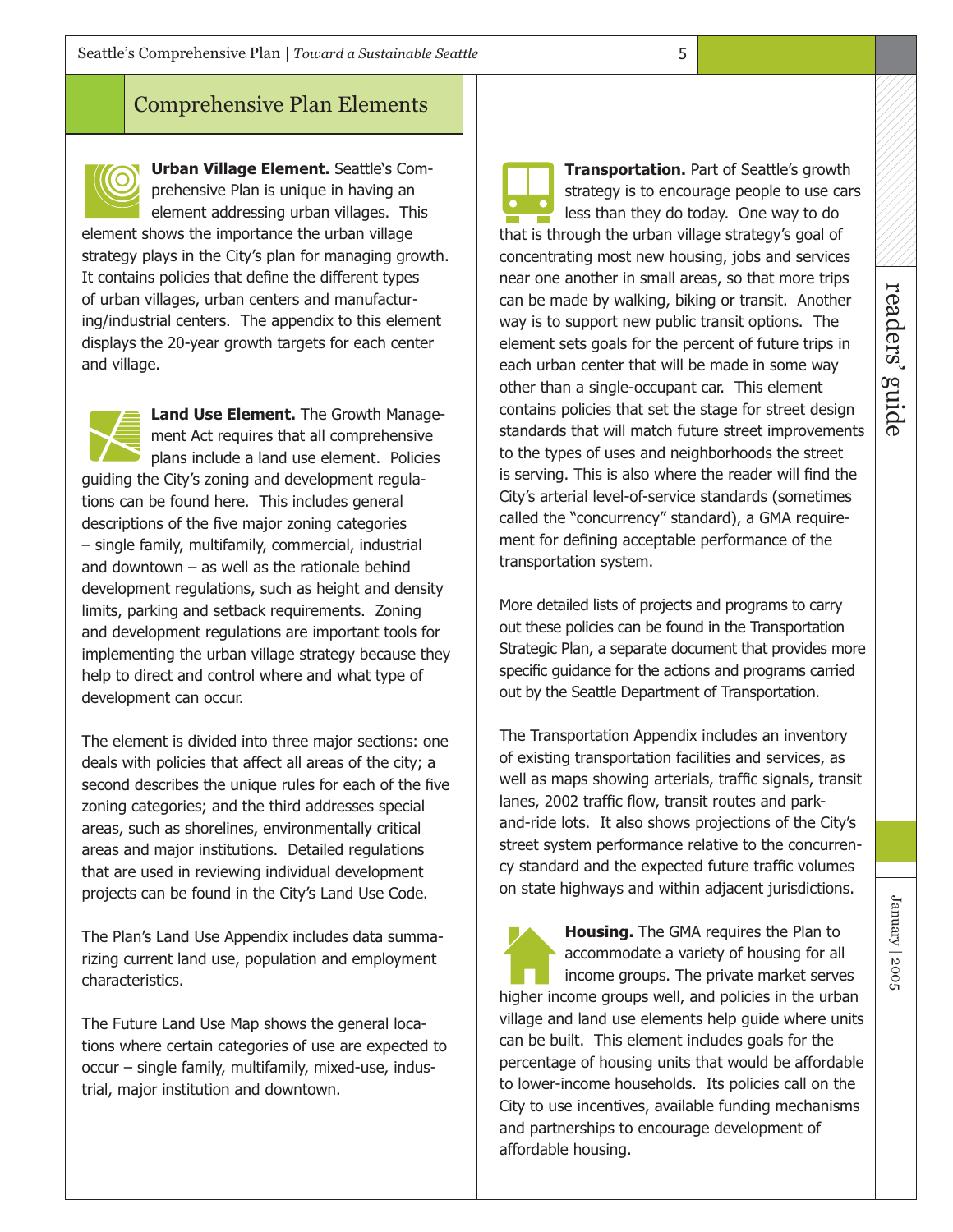Seattle's Comprehensive Plan | *Toward a Sustainable Seattle*

The Housing Appendix includes data about the affordability of the city's rental and owner-occupied units, U.S. Census information about household type and size, recent housing unit growth, and descriptions of City programs that support housing.

6

**Capital Facilities.** Because most of the city is already developed, many capital facilities such as libraries, parks, police and fire stations are already in place. Policies in this element call for new facilities to be built in locations where they can serve the growing populations of urban centers and urban villages and also help attract growth to those places. This element calls for maintenance of existing facilities as a way to meet the Seattle's needs efficiently.

The Capital Facilities Appendix describes the citywide systems for fire, police and public school facilities, as well as parks, libraries, neighborhood service centers, public health clinics and publicly subsidized housing. It also contains lists of the specific capital facilities that serve each urban center and urban village.

**Utilities.** Policies in this element primarily address City-owned utilities that provide electricity, water and drainage service. They also encourage efficient use of water and power resources and efforts to control the environmental impacts of utility service.

The Utilities Appendix contains descriptions of the City's electricity-generating and distributions system, the water, drainage and wastewater systems and solid waste facilities. It also describes privately owned utilities for communications and power.

**Economic Development.** This element promotes the idea of accommodating most of the city's job growth in the urban centers and villages. It also encourages City efforts to attract activities that bring higher-than-average wages and new capital into the Seattle's economy, while recognizing that the City has limited ability to directly influence the economy. Many of the policies

here address related activities that the City can undertake to encourage economic development, such as establishing a positive business climate and ensuring that needed infrastructure is in place.

**Neighborhood Planning.** There are two major portions of this element. The first portion contains policies that describe the role of neighborhood plans within the City's growth management structure. Generally, this says that neighborhood plans are to be prepared primarily for areas that the Comprehensive Plan designates as urban centers or urban villages, and that these plans must be consistent with the Plan. The policies also describe ways in which the City would implement and update the neighborhood plans.

The second portion of this element is the lengthiest of the entire Plan because it contains the goals and policies for all of the City-adopted neighborhood plans. Following the 1994 adoption of the Plan, the City offered assistance to neighborhoods containing urban centers or urban villages that wanted to prepare plans for themselves. Thirty-seven neighborhoods undertook planning efforts, and because many of them looked at areas surrounding urban villages, the plans cover about two-thirds of the city's geographic area.

Each neighborhood plan emphasizes different aspects of the urban environment and each goes into a different level of detail, but they all are intended to finetune the citywide Plan policies for specific neighborhoods, and the policies in these neighborhood plans carry the same effect as other policies in the Plan.

In addition to these goals and policies, neighborhood planning groups proposed specific improvements for their neighborhoods, and many of these recommendations have been incorporated into the work programs of City departments.

January | 2005

January | 2005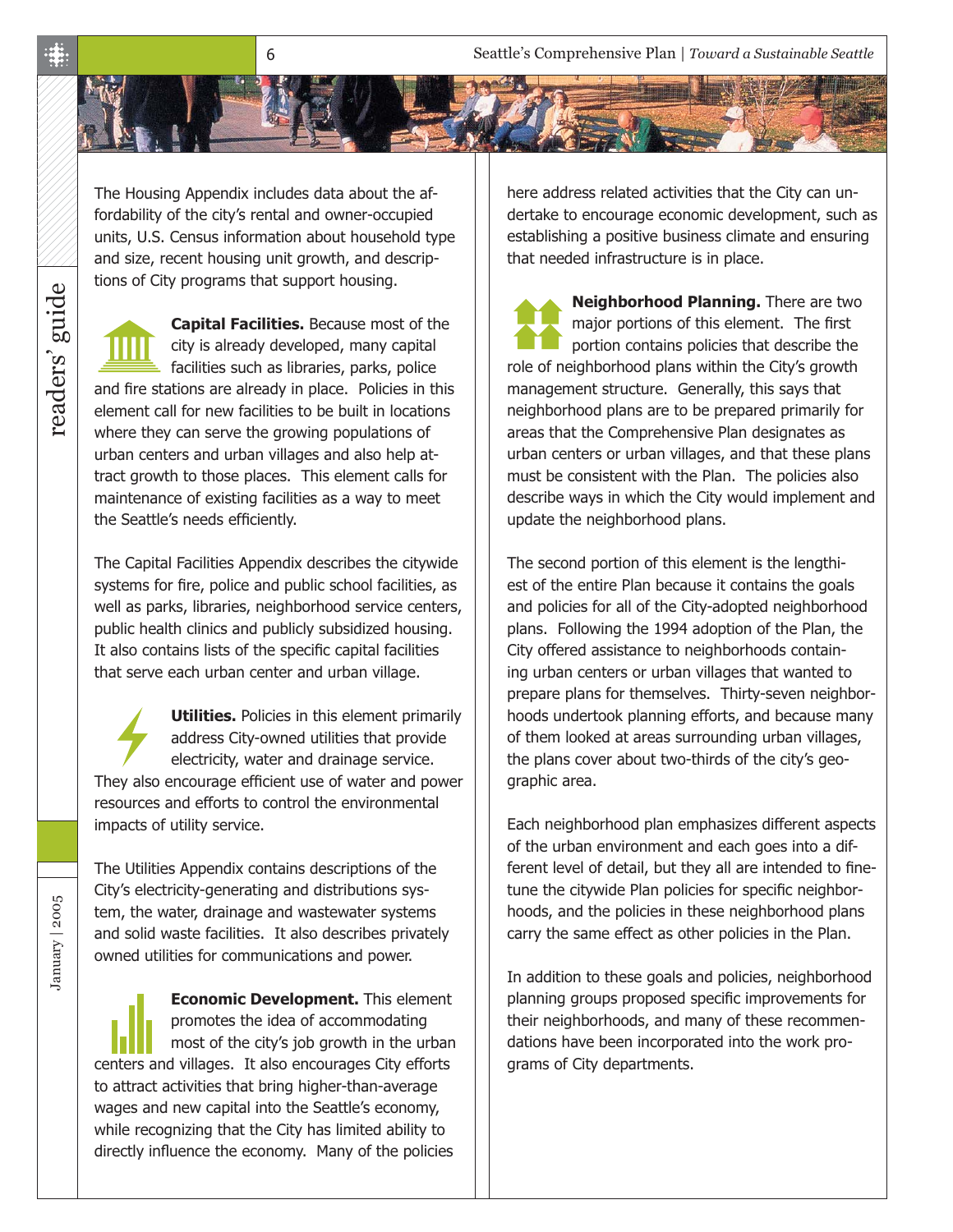**Human Development.** Unlike most elements of the Plan, this one does not deal much with the location and physical nature of city growth, but focuses instead on the people who live here. Policies in this element address City goals for building supportive human relationships, developing educational opportunities, promoting accessible health care and public safety, and encouraging cultural diversity.

**Cultural Resources.** This element includes policies about how the City can encourage the use of cultural activities to support the distinct communities that make up the city. It includes goals and policies on historic preservation, important regional cultural facilities in the city, public art and life-long learning.

**Environment.** Policies throughout the Plan address City efforts to improve various aspects of the environment, such as reducing the number of trips made by car and efficient use of water and electricity. This element presents policies that deal with broader environmental subjects, such as the role a healthy environment plays in economic development, how natural processes can help control human impacts on the environment, as well as the City's approach to planning for aquatic areas and to minimize Seattle's contributions to global climate change.



## Implementing the Plan

As a policy document, the Plan lays out general guidance for future City actions. Many of those actions are addressed in functional plans that focus on a particular aspect of City services, such as parks, transportation or drainage. Another way the City implements the Plan is through development regulations, primarily found in the City's zoning map and Land Use Code.

The City periodically revises its functional plans and regulations and continues to look for ways to further advance the urban village strategy and other goals of the Plan through these implementation measures.

## Updating the Plan

Even though the Plan is intended as a long-range guide, it will work best if used as a living document that is periodically revisited and updated to address new challenges and changing circumstances. Under state law, the City can amend the Plan only once a year. Most years since the initial adoption in 1994, the City has made amendments.

In 2004, the City adopted a series of amendments to meet the GMA requirement for a 10-year review of the Plan. This update included extending the horizon year of the Plan from 2014 to 2024, and adopting new growth targets, based on revised population forecasts provided by the state.

The City's Department of Planning and Development (DPD) oversees the annual amendment process. To suggest amendments to the Comprehensive Plan, or to learn about amendments being considered, read DPD's monthly newsletter, dpdINFO, or visit [www.seattle.gov/dpd/planning/compplan.](http://www.seattle.gov/dpd/Planning/seattle)

January | 2005

January | 2005